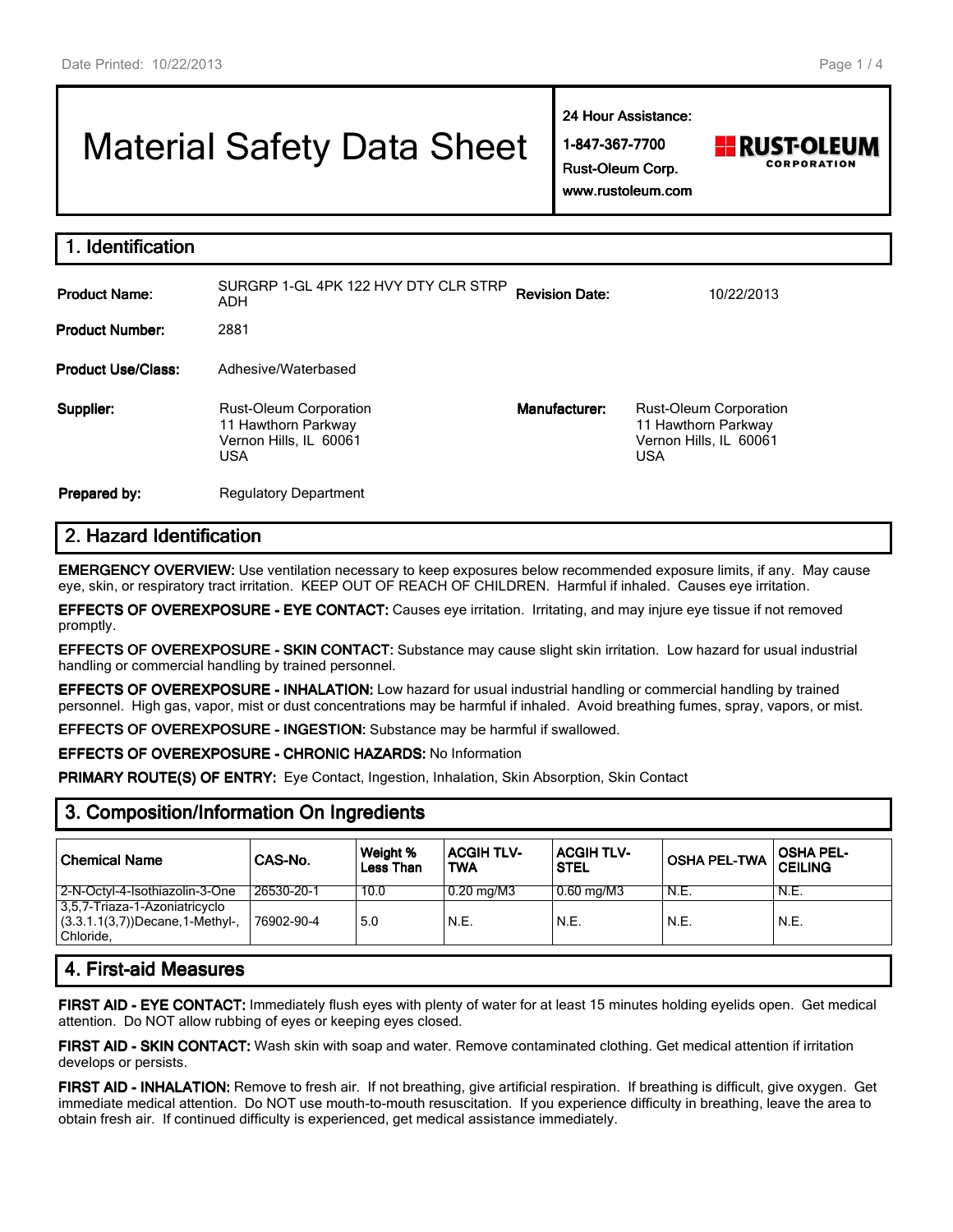**FIRST AID - INGESTION:** Swallowing less than an ounce will not cause significant harm. For larger amounts, do not induce vomiting, but give one or two glasses of water to drink and get medical attention. If swallowed, rinse mouth with water. If feeling unwell, get medical attention.

#### **5. Fire-fighting Measures**

**Flash Point, °F**  $>200$  (Setaflash)

**Extinguishing Media:** Alcohol Film Forming Foam, Carbon Dioxide, Dry Chemical, Water Fog

**UNUSUAL FIRE AND EXPLOSION HAZARDS:** FLASH POINT IS TESTED TO BE GREATER THAN 200 DEGREES F. No unusual fire or explosion hazards noted. Keep containers tightly closed.

**SPECIAL FIREFIGHTING PROCEDURES:** Water may be used to cool closed containers to prevent buildup of steam. If water is used, fog nozzles are preferred.

#### **6. Accidental Release Measures**

**STEPS TO BE TAKEN IF MATERIAL IS RELEASED OR SPILLED:** Dispose of according to local, state (provincial) and federal regulations. Do not incinerate closed containers. If spilled, contain spilled material and remove with inert absorbent. Dispose of contaminated absorbent, container, and unused contents in accordance with local, state, and federal regulations. Do not incinerate closed containers

# **7. Handling and Storage**

**HANDLING:** Wash thoroughly after handling. Wash hands before eating. Avoid contact with eyes. Remove contaminated clothing and launder before reuse. Use only with adequate ventilation. Follow all MSDS/label precautions even after container is emptied because it may retain product residues. Avoid breathing fumes, vapors, or mist. Avoid contact with eyes, skin and clothing.

**STORAGE:** Keep from freezing. Keep container closed when not in use. Store in a dry, well ventilated place. Keep container tightly closed when not in use.

#### **8. Exposure Controls/Personal Protection**

**ENGINEERING CONTROLS:** Use process enclosures, local exhaust ventilation, or other engineering controls to control airborne levels below recommended exposure limits. Prevent build-up of vapors by opening all doors and windows to achieve crossventilation.

**RESPIRATORY PROTECTION:** A respiratory protection program that meets OSHA 1910.134 and ANSI Z88.2 requirements must be followed whenever workplace conditions warrant a respirator's use.

**SKIN PROTECTION:** Use gloves to prevent prolonged skin contact. Nitrile or Neoprene gloves may afford adequate skin protection.

**EYE PROTECTION:** Use safety eyewear designed to protect against splash of liquids.

**OTHER PROTECTIVE EQUIPMENT:** Refer to safety supervisor or industrial hygienist for further information regarding personal protective equipment and its application. Refer to safety supervisor or industrial hygienist for further guidance regarding types of personal protective equipment and their applications.

**HYGIENIC PRACTICES:** Wash thoroughly with soap and water before eating, drinking or smoking. Remove contaminated clothing immediately and launder before reuse.

#### **9. Physical and Chemical Properties**

| <b>Vapor Density</b>        | Heavier than Air | Odor:                    | Mild              |
|-----------------------------|------------------|--------------------------|-------------------|
| Appearance:                 | Viscous Liquid   | <b>Evaporation Rate:</b> | Slower than Ether |
| <b>Solubility in Water:</b> | Miscible         | Freeze Point:            | 32                |
| <b>Specific Gravity:</b>    | 1.017            | pH:                      | 8.5-9.5           |
| <b>Physical State:</b>      | Paste            |                          |                   |

(See section 16 for abbreviation legend)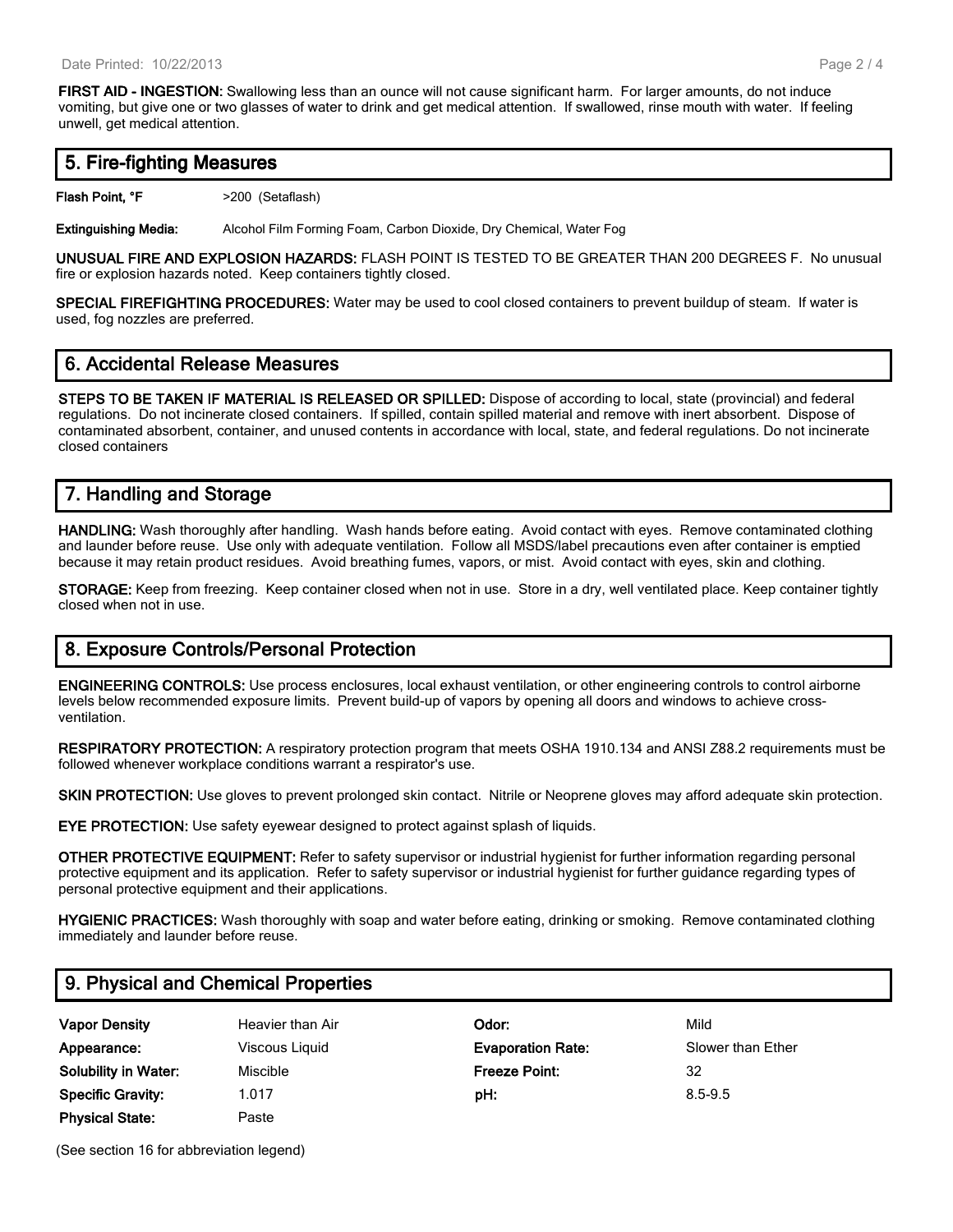#### **10. Stability and Reactivity**

**CONDITIONS TO AVOID:** Avoid contact with strong acid and strong bases.

**INCOMPATIBILITY:** Incompatible with strong oxidizing agents, strong acids and strong alkalies.

**HAZARDOUS DECOMPOSITION:** By open flame, carbon monoxide and carbon dioxide. When heated to decomposition, it emits acrid smoke and irritating fumes.

**HAZARDOUS POLYMERIZATION:** Will not occur under normal conditions.

**STABILITY:** This product is stable under normal storage conditions.

# **11. Toxicological Information Chemical Name LD50 LC50** 2-N-Octyl-4-Isothiazolin-3-One 760 mg/kg(Oral,Rat) 1.25 mg/L/4hr (Aerosol, Rat) 3,5,7-Triaza-1-Azoniatricyclo(3.3.1.1(3,7))Decane,1- N.E. N.E.<br>Methyl-, Chloride,

#### **12. Ecological Information**

**ECOLOGICAL INFORMATION:** Product is a mixture of listed components.

#### **13. Disposal Information**

**DISPOSAL INFORMATION:** Dispose of material in accordance to local, state and federal regulations and ordinances. Do not allow to enter waterways, wastewater. soil, storm drains or sewer systems.

#### **14. Transport Information**

|                              | Domestic (USDOT) | International (IMDG) | Air (IATA)    | <b>TDG (Canada)</b> |
|------------------------------|------------------|----------------------|---------------|---------------------|
| <b>UN Number:</b>            | N.A.             | N.A.                 | N.A.          | N.A.                |
| <b>Proper Shipping Name:</b> | Not Regulated    | Not Regulated        | Not Regulated | Not Regulated       |
| <b>Hazard Class:</b>         | N.A.             | N.A.                 | N.A.          | N.A.                |
| Packing Group:               | N.A.             | N.A.                 | N.A.          | N.A.                |
| <b>Limited Quantity:</b>     | No               | No                   | No.           | No                  |

#### **15. Regulatory Information**

#### **U.S. Federal Regulations:**

#### **CERCLA - SARA Hazard Category**

This product has been reviewed according to the EPA 'Hazard Categories' promulgated under Sections 311 and 312 of the Superfund Amendment and Reauthorization Act of 1986 (SARA Title III) and is considered, under applicable definitions, to meet the following categories:

Fire Hazard, Acute Health Hazard, Chronic Health Hazard

#### **Sara Section 313:**

This product contains the following substances subject to the reporting requirements of Section 313 of Title III of the Superfund Amendment and Reauthorization Act of 1986 and 40 CFR part 372: